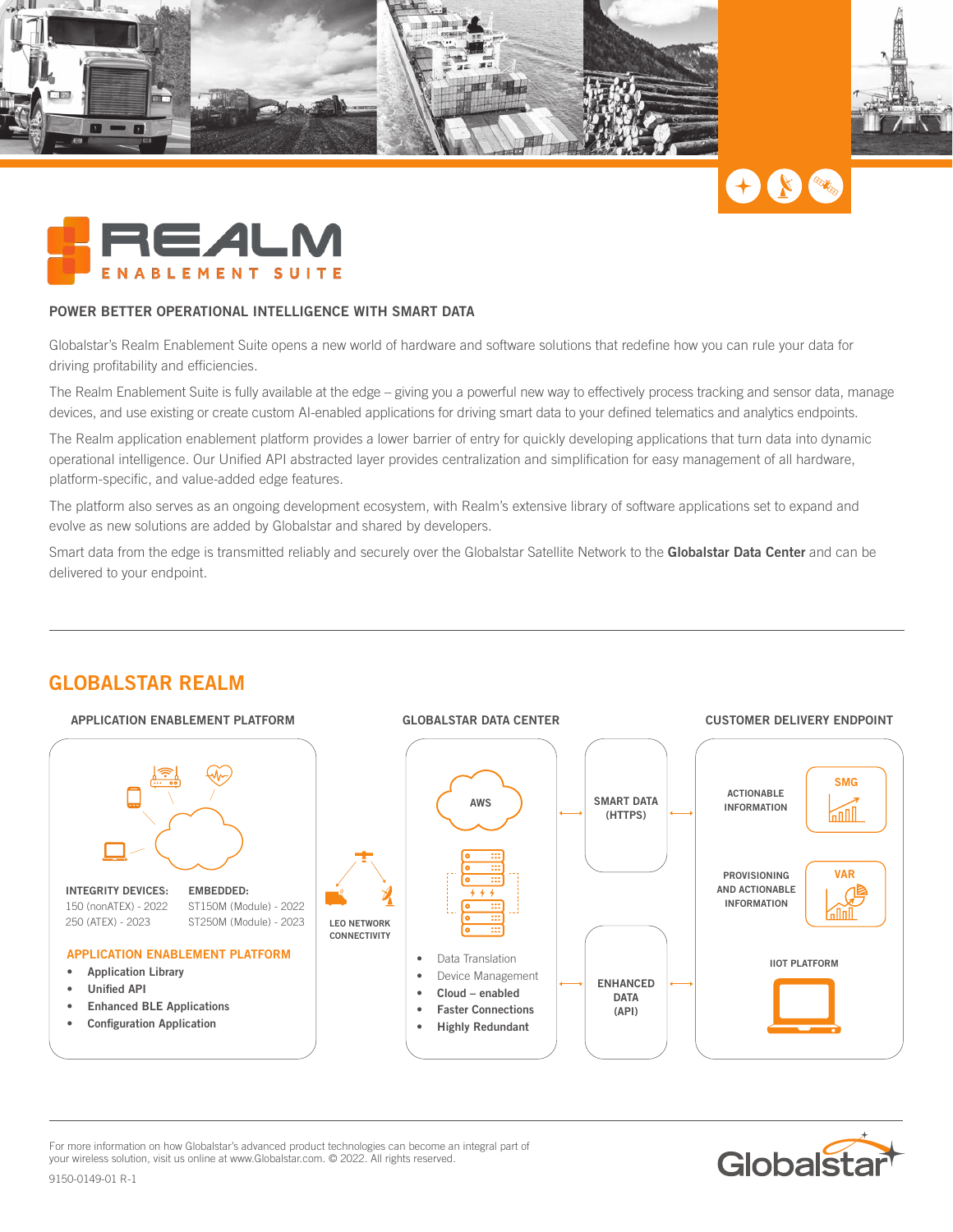





# **REALM ENABLEMENT SUITE**

#### **APPLICATION ENABLEMENT PLATFORM**

Tailor our powerful modular software to fit your solution needs

- Uniform Hardware Layer allowing for static Drivers/Hardware Abstraction (HAL)
- Application Layer that can change depending on product
- Security mechanisms for Configuration and Sensor connections that are common to all products
- Industry Supported Language Application BASE C
- Rich Application examples that allow for quick bring-up
- Unsolicited Responses (URC) can be enabled for each module to allow asynchronous notifications of system events through external interfaces, such as the UART
- Security Mechanism for Config/Sensor Connections common to all products

## **HEALTH MONITORING**

• A new health message option provides additional details on the state and status of your devices.

#### **MODULAR SOFTWARE STANDARDIZATION**

We've lowered the barrier for custom applications with Unified API's. Utilize our assortment of application interfaces for configuring to your specific requirements.

- Modular Library Layer can easily be included/excluded
- Extensive Library of Application Software

Take advantage or supplement the library of solutions that are available in our GitHub environment.

#### **APPLICATION LAYER**

A new health message option provides additional details on the state and status of your devices.

#### **UNIFIED API LAYER**

Application program interfaces (APIs) enable your custom applications to immediately access the full capabilities of devices, including sensor support, without additional coding.

## **LIBRARY LAYER**

An extensive and growing library of applications can be uploaded to devices in their current form or modified to interface with sensors measuring temperature, humidity, magnetic, angular position, motion, proximity and other metrics. No more writing custom code to control every aspect of hardware operation. We invite all integrators to share their successful modifications or new applications in the GitHub-style library with other Realm integrators.

#### **HARDWARE APPLICATION LAYER**

Hardware interfaces allow full driver/hardware abstraction within Realm devices to simplify and speed development.

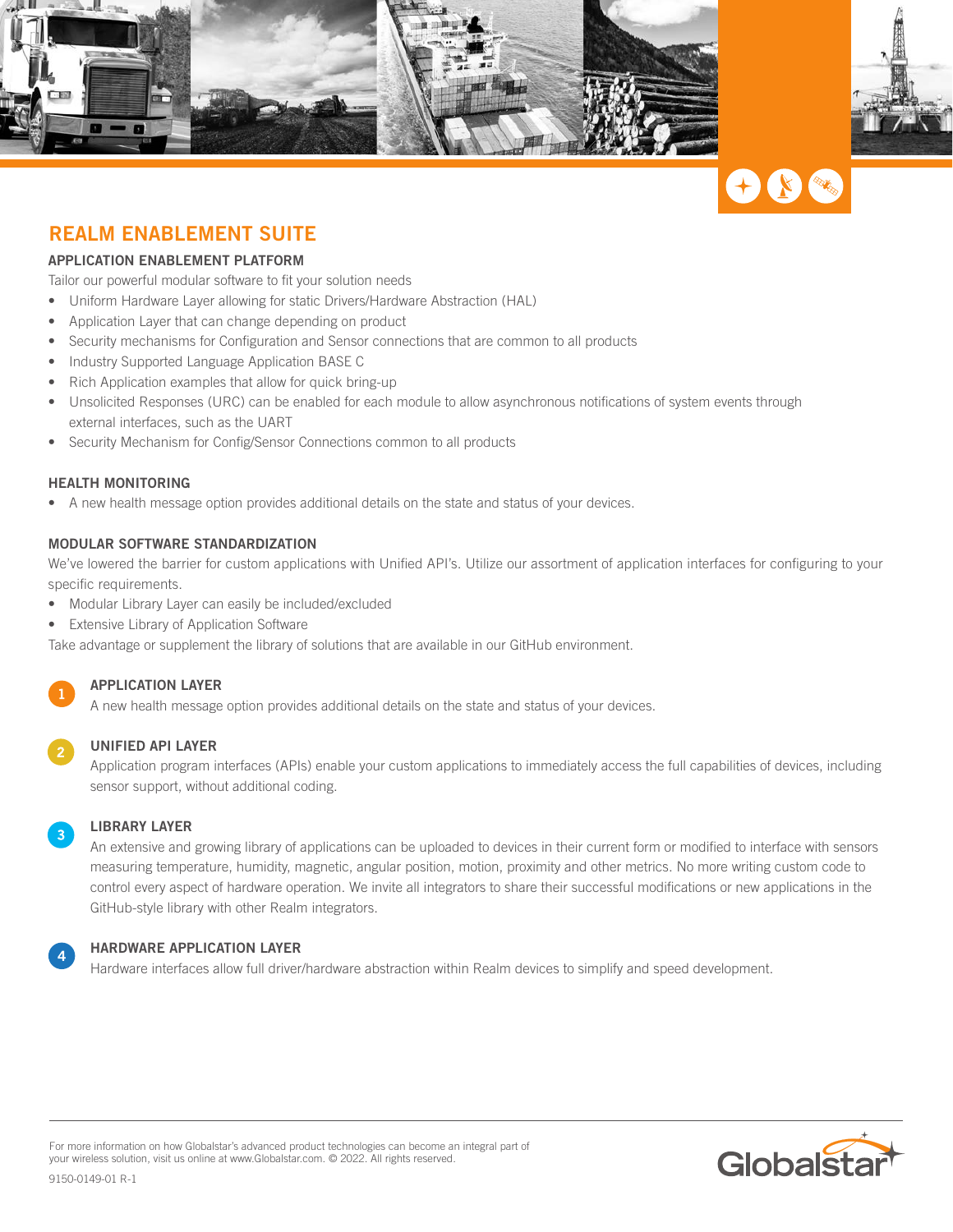





#### **UNIVERSAL HARDWARE DESIGN**

We've standardized our design to make your integration simple across our suite of products. A large SPI flash provides ample storage for your AI at the edge customized applications.

## **INTEGRITY 150**

Solar-powered Asset Tracking Device with Smart Data Processing

Our best Solar product based on the ST150M offering all the capabilities in Realm. The latest power storage technology for a long lasting, no maintenance product with our traditional and enhanced tracking capabilities. Tailor it to your needs with BLE sensors integration and guard your network with enhanced BLE security. If you need more, develop your AI application right on the edge to deliver smart data over the satellite network.

- Standard and Customizable Messaging
- BLE5
- Tamper Detection
- Integrated Accelerometer
- Alternative Reporting
- Change of Location
- Integrated BLE Sensor protocol
- Together with Globastar's new Application Enablement Platform, integration and customization with modular software is at your fingertips

#### **ST150M**

Most Powerful Satellite Modem Module for Quickly Integrating Vertical-Specific Solution

You'll benefit from the ST150M low power design, which allows you to minimize battery requirements, size, and maximize the green with Solar applications. Its well-established AT command set is conveniently abstracted through our Unified API.

- Globalstar Modem
- GPS Receiver
- Nordic 52840 MCU
- 8MB External Flash
- 3-axis accelerometer
- 24 configurable I/O pins
- Surface mount design
- Integrated voltage regulation
- Integrated BLE Sensor protocol
- Together with Globastar's new Application Enablement Platform, integration and customization with modular software is at your fingertips